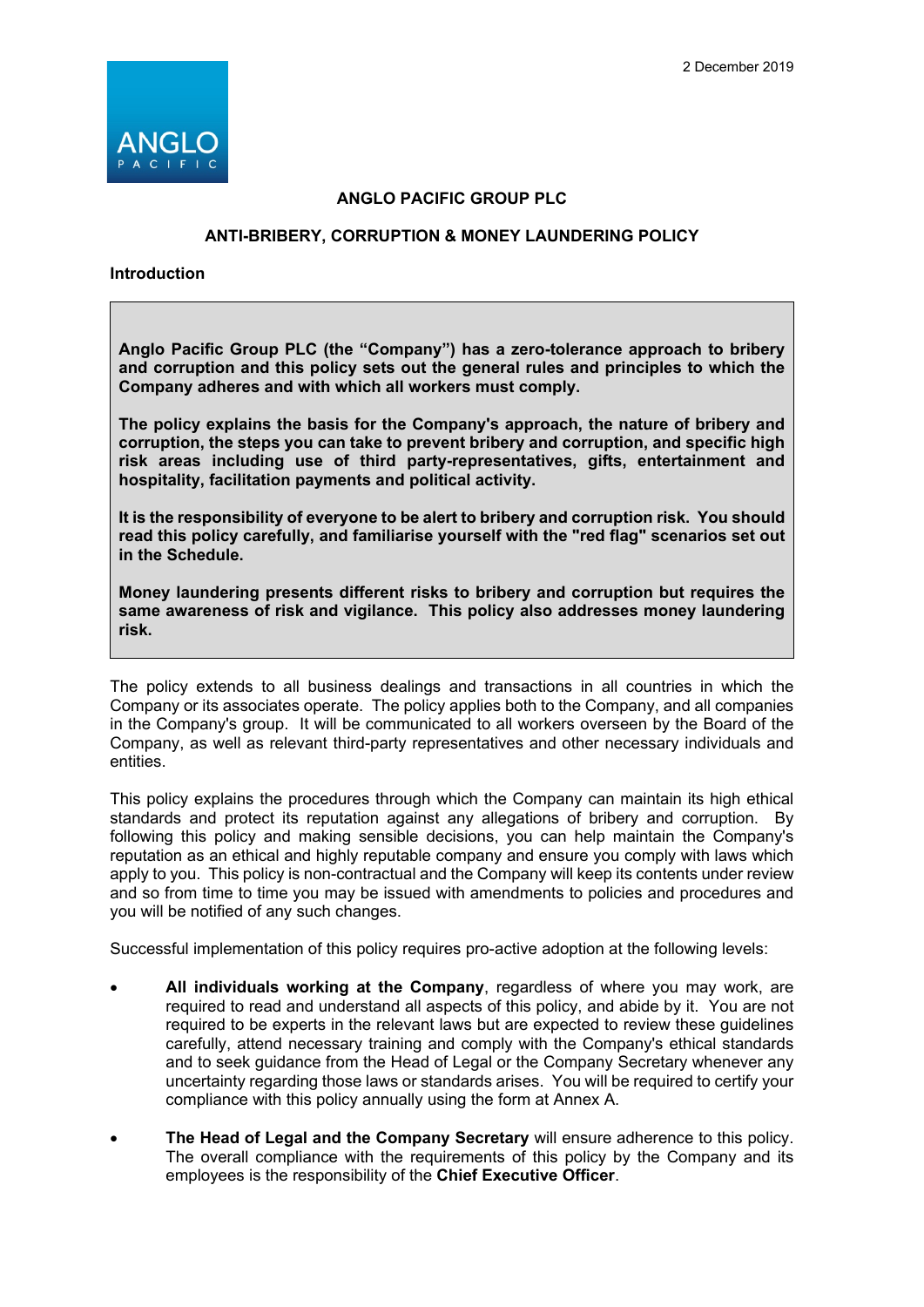- **The Board** The board of directors will assist with continuous refreshing and reinforcing of this policy via application guidance and monitoring.
- **Audit Committee** the Audit Committee has responsibility for implementing this policy, and for monitoring its use and effectiveness. Bribery and corruption risk assessments will be carried out and will be reviewed by the Audit Committee. This policy will be amended as necessary to reflect the risk assessments.

## **1. Policy Statement**

**It is the Company's policy to conduct business in an honest way and without the use of corrupt practices or acts of bribery to obtain an unfair advantage. Failure to comply with this policy may result in disciplinary action being taken, up to and including dismissal without notice.**

- 1.1 The Company is committed to ensuring adherence to the highest legal and ethical standards. This must be reflected in every aspect of the way in which we operate. We must bring integrity to all our dealings. Bribery and corruption harm the societies in which these acts are committed and prevents economic growth and development.
- 1.2 This is not just a cultural commitment on the part of the organisation; it is a moral issue and a legal requirement. Bribery is a criminal offence in many countries, and corrupt acts expose the Company and its workers to the risk of prosecution, fines and imprisonment, as well as endangering our reputation.
- 1.3 This policy has been adopted by the Company and is to be communicated to everyone involved in our business including third parties (such as suppliers, contractors and business partners) to ensure their commitment to it. The Board attaches the utmost importance to this policy and will apply a "zero tolerance" approach to acts of bribery and corruption by any of our workers or third party representatives.

## **2. Who is covered by this policy?**

2.1 The policy uses the term "workers" to describe the individuals who must comply with the policy.

## **Who is a "worker"?**

**This policy applies to all individuals working at all levels and grades, including senior managers, officers, directors, employees (whether permanent, fixed-term or temporary), consultants, contractors, trainees, seconded staff, homeworkers, casual workers and agency staff, volunteers, interns, agents, sponsors, or any other person associated with us, or any of our subsidiaries or their employees, wherever located.**

## **3. What is bribery and corruption?**

3.1 **Bribery** is the offer, promise, giving, demanding or acceptance of an advantage as an inducement for an action which is illegal, unethical or a breach of trust.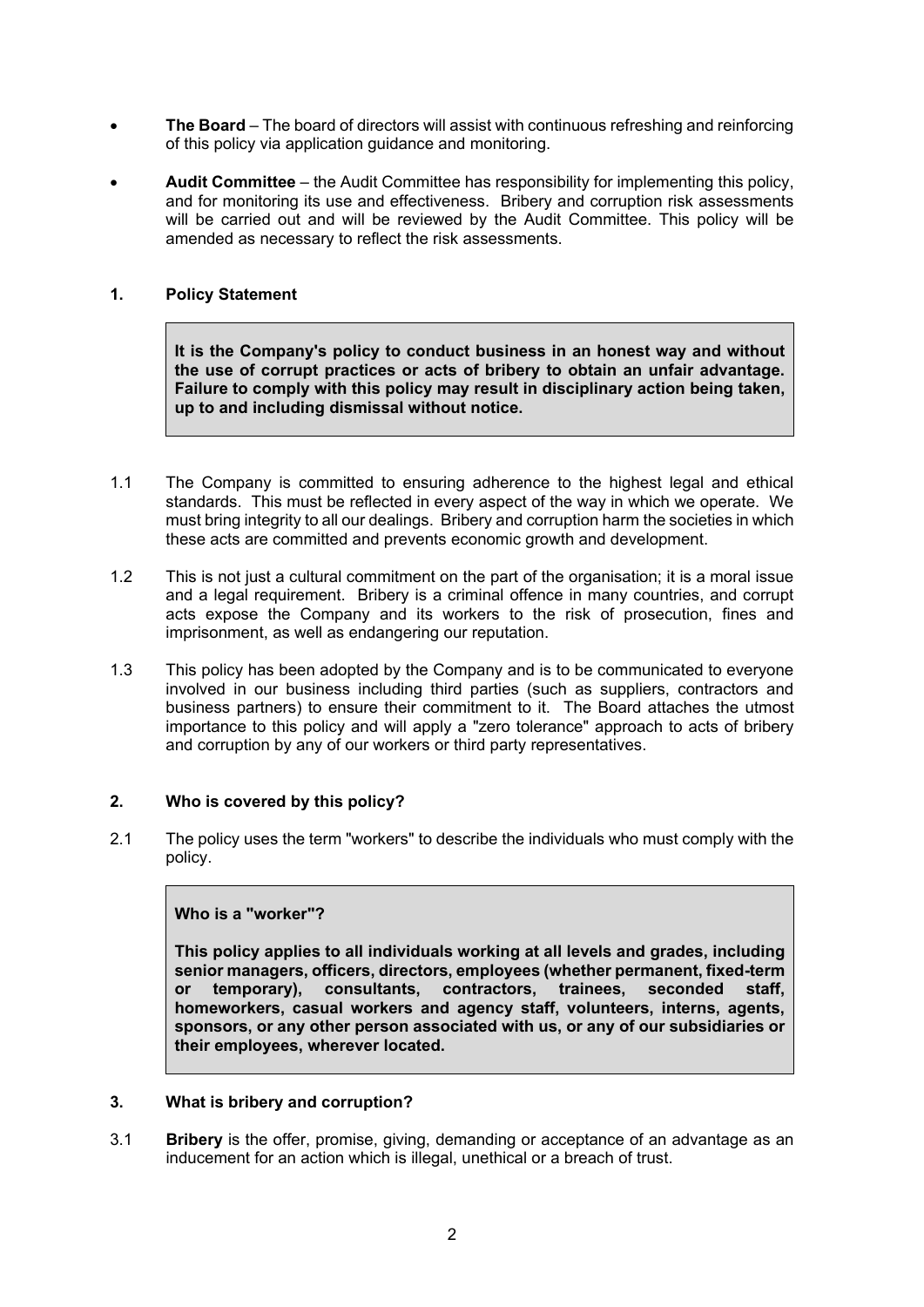- 3.2 **Corruption** is the misuse of public office or power for private gain or misuse of private power in relation to business outside the realm of government.
- 3.3 Acts of bribery or corruption are designed to influence the individual in the performance of their duty and incline them to act dishonestly. For the purposes of this policy, whether the payee or recipient of the act of bribery or corruption works in the public or private sector is irrelevant.
- 3.4 The person being bribed is generally someone who will be able to obtain, retain or direct business. This may involve sales initiatives, such as tendering and contracting; or, it may simply involve the handling of administrative tasks. It does not matter whether the act of bribery is committed before or after the tendering of a contract or the completion of administrative tasks.

## *What is a bribe?*

- 3.5 Bribes can take on many different shapes and forms. Bribes are not limited to cash payments. Typically, a bribe involves corrupt intent. There will usually be a 'quid pro quo' – both parties will expect, or are expected, to benefit. A bribe could be:
	- the direct or indirect promise, offering, or authorisation, of anything of value;
	- the offer or receipt of (or agreement to receive) any kickback, loan, fee, reward or other advantage; or
	- the giving of aid, donations or voting designed to exert improper influence.
- 3.6 Therefore, job offers, gifts and entertainment (please also see paragraph 6.6 (and following paragraphs) below), excessive business promotional activities, covering or reimbursing expenses, in-kind or political contributions, investment opportunities, subcontracts, stock options and similar items provided to third parties are all things of value that can be bribes. Giving or receiving them can contravene the applicable legislation.
- 3.7 There need not be an immediate benefit: an expectation of a later benefit will make it a bribe. A third party benefit will also constitute a bribe.

## **Who is a "third party"?**

**A third party is any individual or organisation you come into contact with during the course of your work for us, and includes actual and potential clients, customers, suppliers, distributors, business contacts, agents, advisers, joint venture partners, consultants and government and public bodies, including their advisors, representatives and officials, politicians and political parties.**

**Below we consider a particular type of "third party" – "third party representatives" who are acting on the Company's behalf in order to obtain or retain business for the Company.**

*Who can engage in bribery or corruption?*

- 3.8 In the eyes of the law, bribery and corrupt behaviour can be committed by:
	- a worker, officer or director; and/or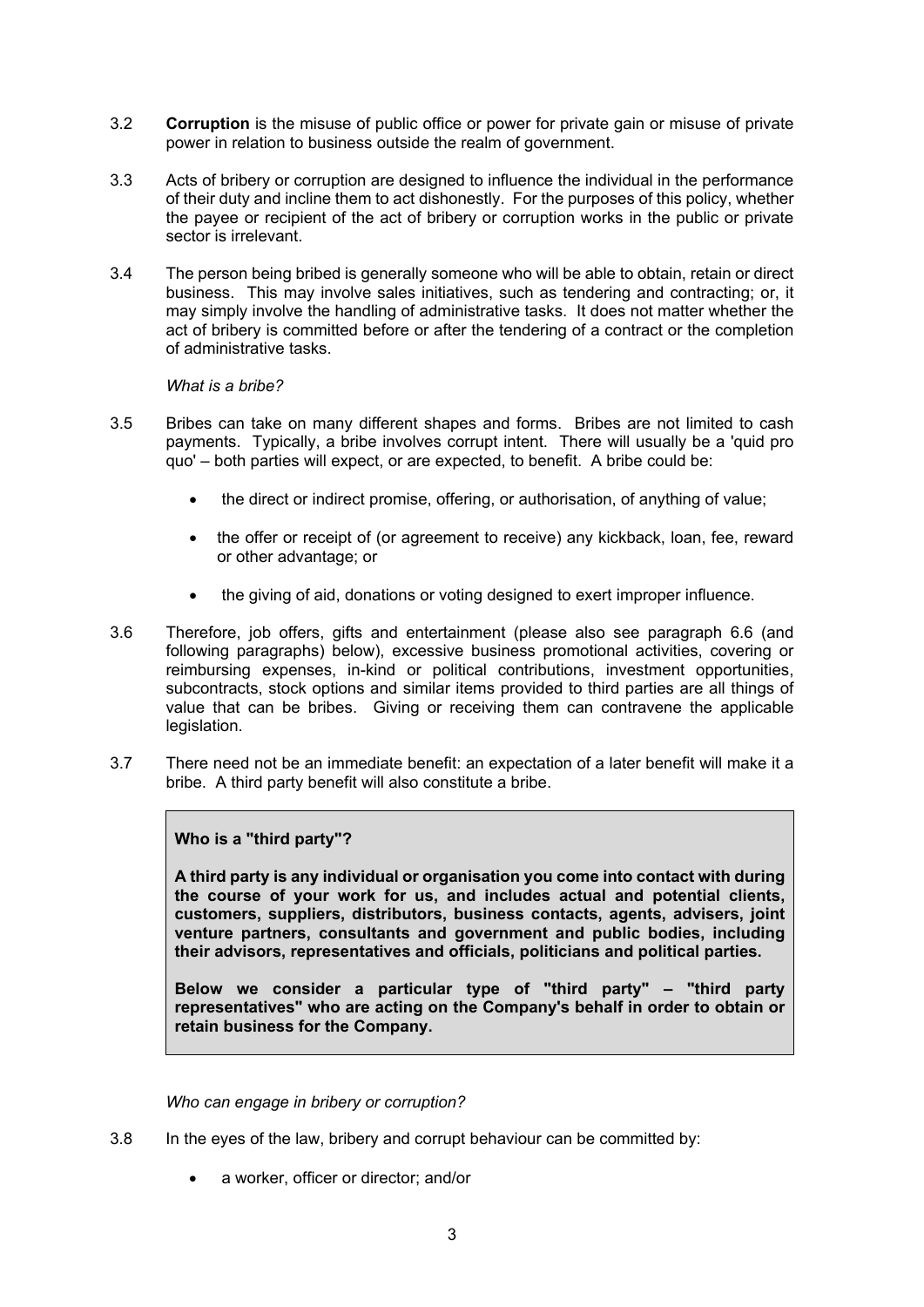- any person acting on behalf of the Company (e.g. third party representatives).
- 3.9 Acts of bribery and corruption may (but will not always as it can be anyone connected to the business), involve public or government officials. For the purposes of this policy, a government official could be: (i) a public official, whether foreign or domestic; (ii) a political candidate or party official; (iii) a representative of a government-owned/majoritycontrolled organisation; or (iv) an employee of a public international organisation.
- 3.10 Please note there is no distinction between commercial parties and public or foreign officials and this policy prohibits bribes of any kind to anyone, whether they are employed by a commercial business or considered a public or foreign official. As a general guiding principle, you must not offer anything to, or receive anything from, third parties, whether or not you consider them to be foreign officials and whether directly or indirectly, in return for or in the expectation of favourable treatment.

## **4. What does the law say about bribery and corruption?**

- 4.1 Bribery is a criminal offence in a number of countries and penalties can be severe.
- 4.2 In the UK, the Bribery Act 2010 not only makes bribery and corruption illegal, but also **holds UK companies liable for failing to prevent such acts by those working for or on its behalf, no matter where the act takes place**. In addition, current US legislation (Foreign Corrupt Practices Act or FCPA) offers similar prohibitions and potential penalties and is enforced with vigour by the US authorities. It is therefore in your interests, as well as those of the Company, that you act with propriety at all times. Corrupt acts committed abroad may well result in a prosecution at home. The Company is held to the standards set out in this policy and recognises the importance of the Company's and workers' obligations in this regard.

**You should never give or offer bribes to further the Company's business nor should you accept or agree to accept bribes to further the Company's business.**

- 4.3 Any individual with a "connection" to the UK can commit an offence under the Bribery Act 2010. A connection will include all workers working in the UK, working for a UK company from abroad, as well as those ordinarily resident in the UK and British citizens. Any person found guilty of an offence can be liable to a prison sentence of up to ten years and a fine.
- 4.4 In addition, the Company can be held responsible if anyone "associated" with the Company (such as workers, consultants and even joint venture partners) bribes a third party irrespective of whether committed in the UK or elsewhere. A conviction for this offence could result in the Company receiving a potentially unlimited fine.

## **5. What steps can we take to prevent bribery and corruption?**

We can take the following steps to assist in the prevention of bribery and corruption:

#### *Risk assessment*

5.1 Effective risk assessment lies at the very core of the success or failure of this policy. Risk identification pinpoints the specific areas in which we face bribery and corruption risks and allows us to better evaluate and mitigate these risks and thereby protect ourselves. Business practices around the world can be deeply rooted in the attitudes,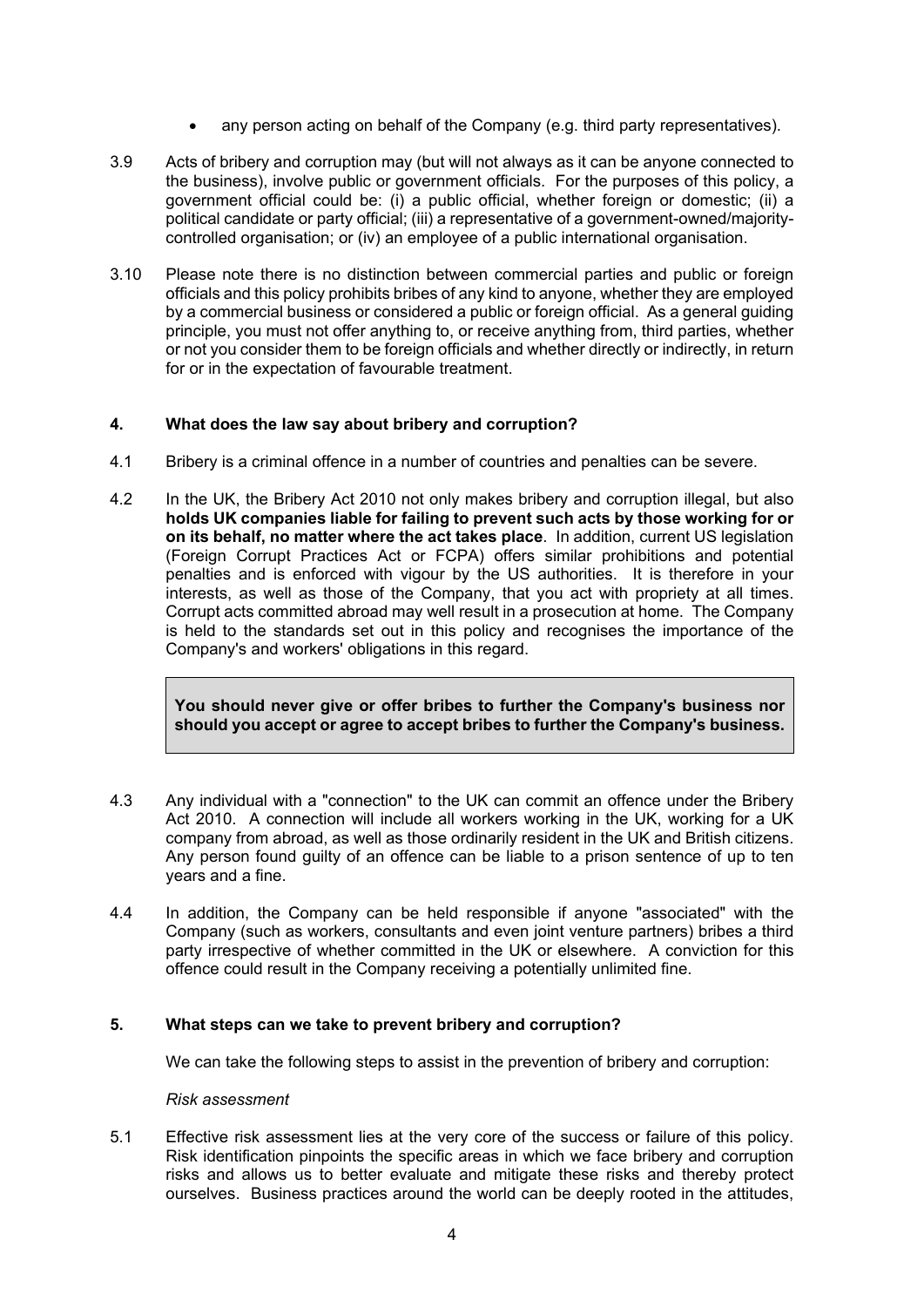cultures and economic prosperity of a particular region – any of which can vary. The Company will regularly assess the risks to its business, with this process subject to review by the Audit Committee. Workers engaging third parties will assess the risk posed by such relationships as set out at paragraph 6.2 (and following paragraphs) **below** 

## *Accurate books and record-keeping*

5.2 Many serious global bribery and corruption offences have been found to involve some degree of inaccurate record-keeping. We must ensure that we maintain accurate books, records and financial reporting within the Company businesses and make good faith efforts to ensure that all third party representatives working on our behalf do the same. Our books, records and overall financial reporting must also be transparent. That is, they must accurately reflect each of the underlying transactions. False, misleading or inaccurate records of any kind could potentially damage the Company.

#### *Effective monitoring and internal control*

5.3 Our business must maintain an effective system of internal control and monitoring of our transactions. Once bribery and corruption risks have been identified and highlighted via the risk assessment process, procedures can be developed within a comprehensive control and monitoring programme in order to help mitigate these risks on an ongoing basis.

#### *Communication of this policy and training in its application*

5.4 Communication of this policy and training should deter those working for the Company or on its behalf from committing bribery or corruption. Training provides the knowledge and skills those working for the Company or on its behalf need in order to employ this policy and deal with any bribery or corruption related problems.

## **6. Where do the bribery and corruption risks typically arise?**

- 6.1 Bribery and corruption risks can arise in a wide range of situations. You should always be alert to this. In this section, we consider the following potentially high risk areas:
	- Use of third party representatives (paragraph 6.2, and following paragraphs)
	- Gifts, entertainment and hospitality (paragraph 6.6 and following paragraphs)
	- Facilitation payments (paragraph 6.17 and following paragraphs)

#### *Use of third party representatives*

- 6.2 The definition of a third party representative is broad, and could include agents, distributors, consultants and joint venture partners. Whilst the use of third-parties can help the Company reach its goals, we need to be aware that these arrangements can potentially present the Company with significant risks.
- 6.3 Risk can arise where a third party representatives conducts business activities on the Company's behalf, so that the result of their actions can be seen as benefiting the Company. Third party representatives who act on the Company's behalf must operate at all times in accordance with this policy. Prior to engaging a third party representative they should be provided with this policy and required to confirm in a written agreement their understanding and compliance with this policy. Those workers who engage third party representatives are responsible for the evaluation of each third party relationship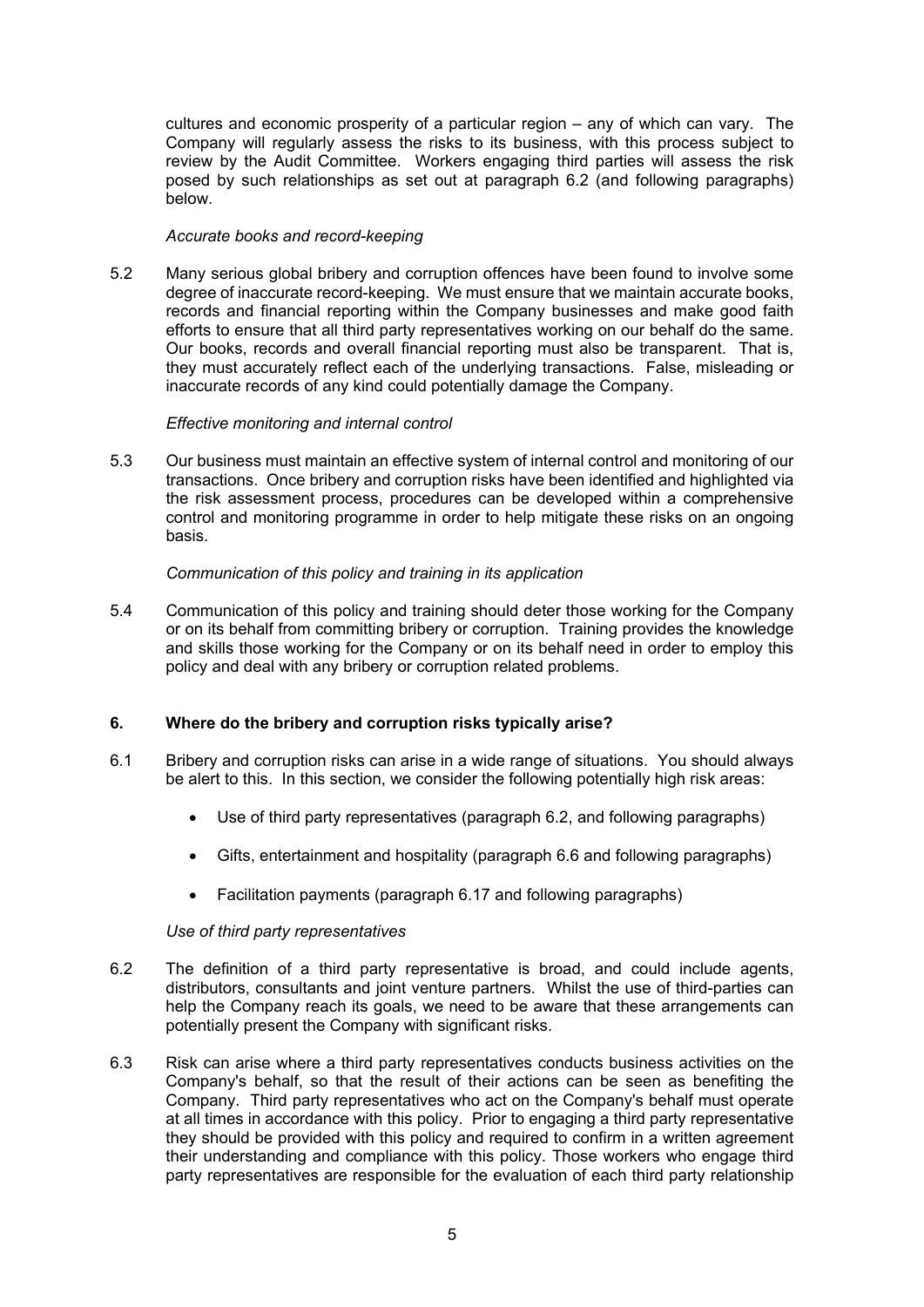and determining the level of risk the relationship poses prior to engaging the third party representative.

6.4 In order to assess the risk regarding a third party arrangement, the worker should conduct appropriate due diligence.

**What is appropriate due diligence? In order to mitigate bribery and corruption risk:** • **evaluate the background, experience, and reputation of the third party representative;** • **understand the services to be provided, and methods of compensation and payment; and** • **evaluate the business rationale for engaging the third party representative. Once the third party representative has been engaged, the worker should keep this risk assessment under review, including taking steps to monitor the transactions of third party representatives appropriately. In addition, in order to mitigate money laundering risk (see section 9 below):** • **identify the third party and verify their identity on the basis of documents, data or information obtained from a reliable and independent source;** • **identify beneficial owners, legal representatives and authorised signatories of the third party and verify the identity of any such beneficial owners identified; and** • **obtain information on the purpose and intended nature of the transaction or business relationship. It may be necessary to conduct enhanced due diligence if suspicions are raised. This may involve identifying the source of a counterparty's wealth, understanding the rationale behind a particular transaction or financing method** 

6.5 The Company is ultimately responsible for ensuring that third party representatives who pose significant risks are compliant with this policy as well as any local laws. Ignorance or "turning a blind eye" is not an excuse. Workers engaging third party representatives should consult with the Head of Legal or the Company Secretary where necessary.

**or carrying out site visits to a third party's business.**

*Gifts, entertainment and hospitality*

## Introduction

- 6.6 This policy does not prohibit normal and appropriate gifts, entertainment or hospitality (given and received) to and from third parties.
- 6.7 Gifts, entertainment and hospitality include the receipt or offer of gifts, meals or tokens of appreciation and gratitude, or invitations to events, functions, or other social gatherings, in connection with matters related to our business. If workers have any doubt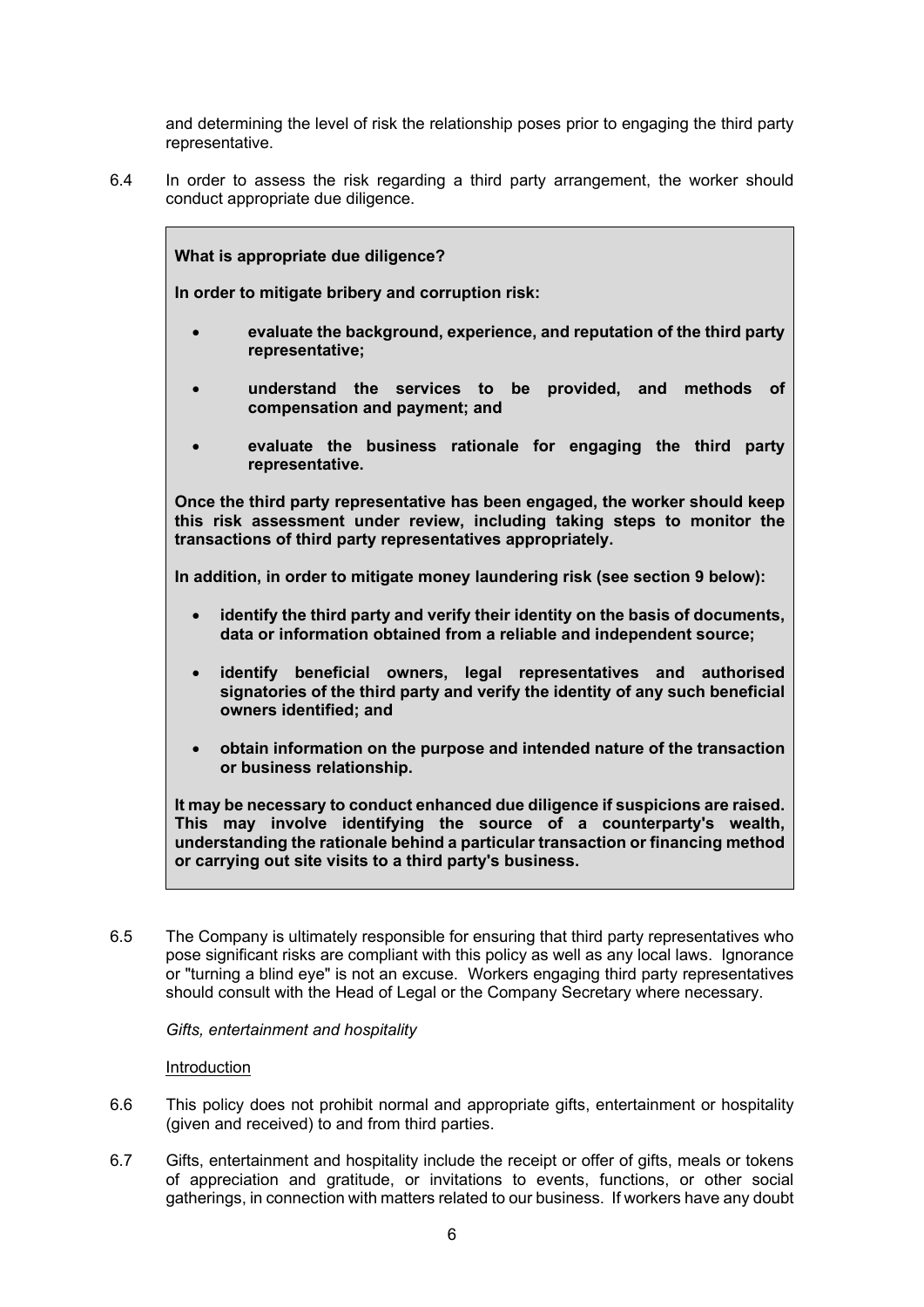over the permissibility or propriety of accepting a gift or hospitality offer they should decline the offer or alternatively, contact the Head of Legal or the Company Secretary as soon as possible to request guidance and advice in this regard. Nothing should be accepted which would bring the Company into disrepute. You should be tactful and let the sender know that future gifts are not appropriate to the Company's way of doing business.

**How do I know whether a gift or hospitality is acceptable?**

**Much of this is "common sense".**

**First, take a step back and ask yourself the following:**

- **What is the intent – is it to build a relationship or is it something else?**
- **How would this look if these details were on the front of a newspaper?**
- **What if the situation were to be reversed – would there be a double standard?**

**If you find it difficult to answer one of the above questions, there may a risk involved which could potentially damage the Company's reputation and business. The action could well be unlawful. If at all uncertain, please contact the Head of Legal or the Company Secretary to discuss your concerns.**

**What is never acceptable?**

- **a 'quid pro quo' (offered for something in return);**
- **gifts in the form of cash/or cash equivalent vouchers; or**
- **entertainment of a sexual or similarly inappropriate nature.**

## **Gifts**

- 6.8 The giving or receipt of gifts is not prohibited if the following requirements are met:
	- (a) it is not made with the intention of influencing a party to obtain or retain business or a business advantage, or to reward the provision or retention of business or a business advantage, or in explicit or implicit exchange for favours or benefits;
	- (b) it complies with local law;
	- (c) it is given or received in the Company's name, not in your name;
	- (d) it does not include cash or a cash equivalent (such as gift certificates or vouchers);
	- (e) it is appropriate in the circumstances. For example, in the UK it is customary for small gifts to be given at Christmas time;
	- (f) taking into account the reason for the gift, it is of an appropriate type and value and given at an appropriate time;
	- (g) it is given openly, not secretly; and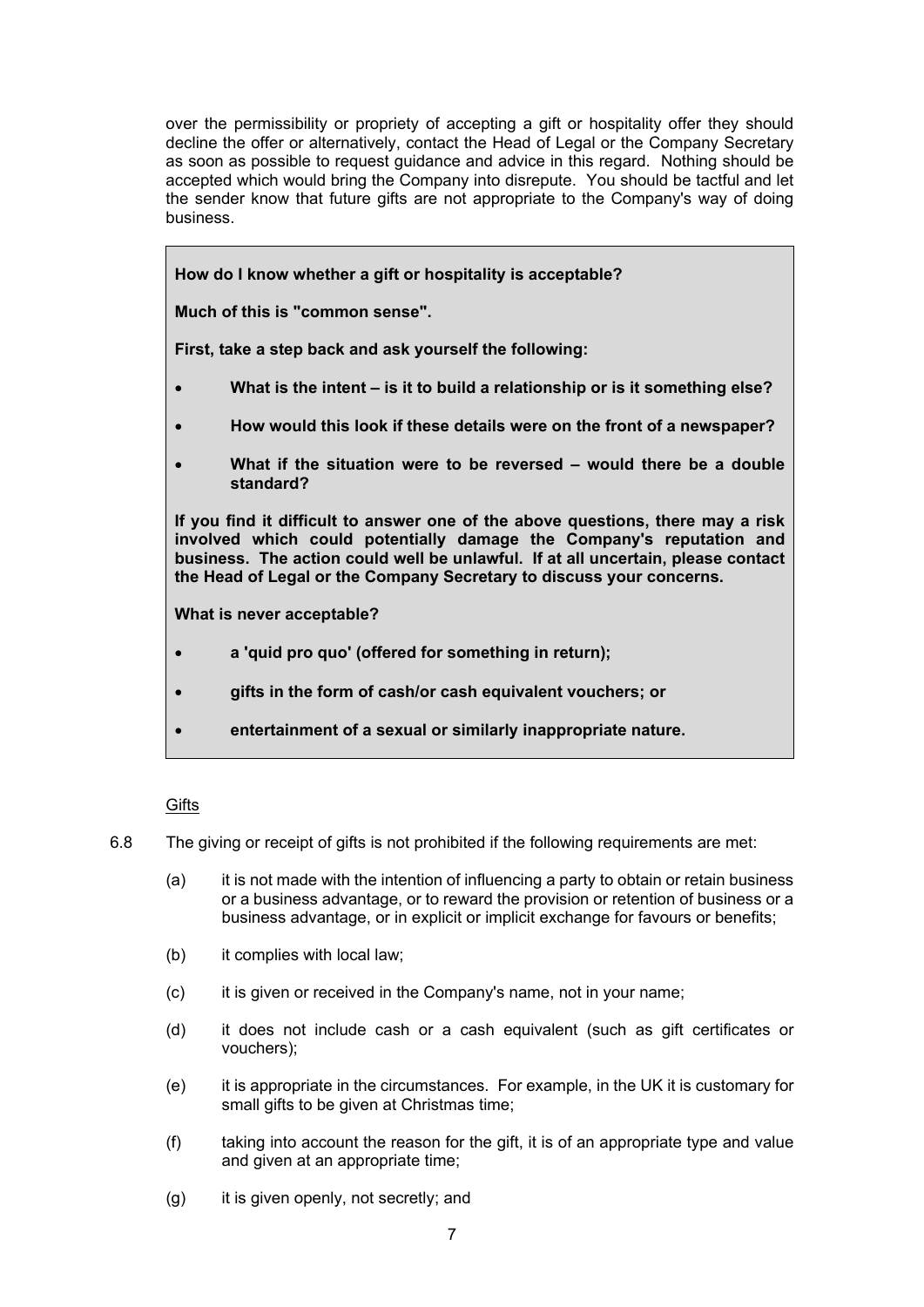- (h) appropriate approval is sought and/or the gift is registered in accordance with this policy.
- 6.9 Gifts should never be offered to, or accepted from, government officials or representatives, or politicians or political parties, without the prior approval of the Head of Legal or the Company Secretary. All employees are required to obtain pre-approval and/or register any gift where the relevant thresholds as detailed below are met which is received from, offered by, offered to or given to third parties.
- 6.10 The Company recognises that there may be exceptional instances when even though the necessary approvals have not been sought or obtained, refusing a gift will cause significant offence or embarrassment. In such instances the gift may be accepted and subsequently donated to a charity of the Company's choosing. In such instances the accepting employee should inform the Head of Legal or the Company Secretary as soon as possible after receiving the gift.

#### Corporate hospitality and entertainment

- 6.11 For the purposes of this policy, **Corporate Hospitality** is any form of accommodation, entertainment or other hospitality which is received from, offered by or given to third parties and which is extended solely or significantly due to the recipient's position as a representative of his/her company. All employees are required to obtain prior approval and/or register Corporate Hospitality where the relevant thresholds as detailed below are met, which is received from, offered by, offered to or given to third parties.
- 6.12 Please also note that a particularly sensitive time is during a period when tendering for a contract – in this period, no Corporate Hospitality or client / supplier entertaining of any form should take place relating to that specific contract.
- 6.13 For the purposes of this policy and for the sake of clarity, the following are not normally considered Corporate Hospitality and will not require any approval prior to acceptance or registration:
	- normal working lunches or refreshments provided during a business visit;
	- hospitality extended to employees attending a Company approved seminar, conference or other external event, provided that such hospitality is extended to all who are in attendance; and/or
	- free seminars, talks or workshops, provided that they are free to all in attendance and are not provided solely for employees of the Company.

#### Procedures for registration and approval of gifts/Corporate hospitality

6.14 It is important that proper procedures are followed in respect of gifts and corporate hospitality. This reduces the risk to the Company and ensures that we have documentary evidence of interactions with third parties.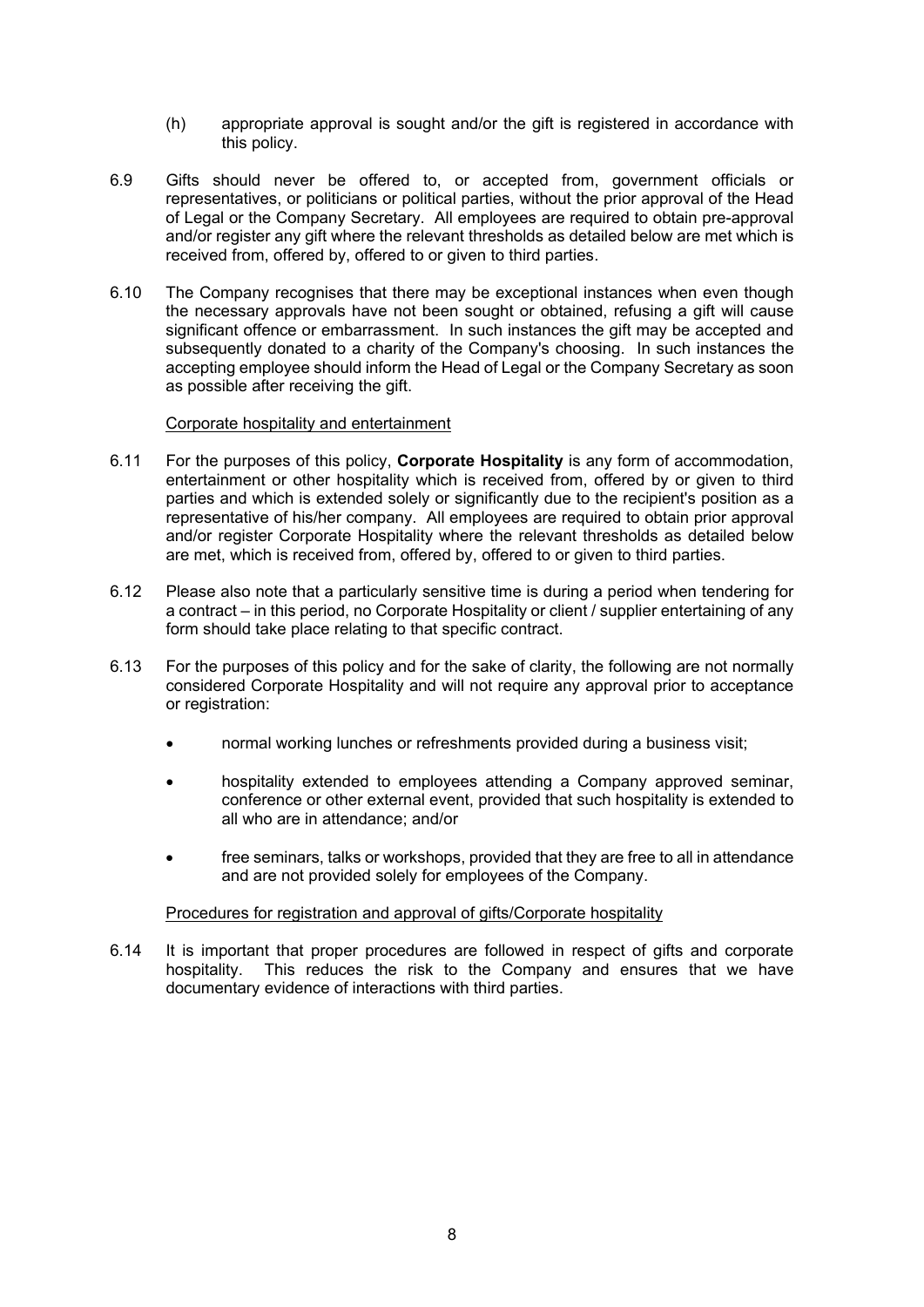*Financial Thresholds for Pre-Approval and Registration of Gifts and Corporate Hospitality received or given*

|                           | Single gifts/Corporate<br>Hospitality greater than this<br>value must be registered |                          | Single gifts/Corporate<br>Hospitality greater than this<br>value must be pre-<br>approved by the persons<br>indicated below (and<br>registered) |                          |
|---------------------------|-------------------------------------------------------------------------------------|--------------------------|-------------------------------------------------------------------------------------------------------------------------------------------------|--------------------------|
|                           | Gifts                                                                               | Corporate<br>Hospitality | <b>Gifts</b>                                                                                                                                    | Corporate<br>Hospitality |
| <b>Directors</b>          | £150                                                                                | £300                     | £500                                                                                                                                            | £1000                    |
| Exco/ senior<br>personnel | £100                                                                                | £200                     | £250                                                                                                                                            | £500                     |
| All other<br>employees    | £50                                                                                 | £100                     | £150                                                                                                                                            | £250                     |

For Directors, pre-approval must be obtained from the Chairman of the Board of Directors.

For Exco and senior personnel, pre-approval must be obtained from the Chief Executive Officer.

For all other employees, pre-approval must be obtained from the Head of Legal or the Company Secretary.

6.15 All employees must also obtain pre-approval for and register (as appropriate) gifts and Corporate Hospitality if they give or receive gifts, or Corporate Hospitality events, from or to the same company or individual in any single calendar year which in aggregate meet the thresholds specified above.

How to obtain pre-approval and register gifts and Corporate Hospitality

- 6.16 You must obtain pre-approval and register gifts and Corporate Hospitality where required by this policy, by:
	- a) completing the gifts and hospitality register:
	- b) seeking approval by using the form set out in Annex B

#### *Facilitation payments*

6.17 We do not make, and will not accept, facilitation payments of any kind. Facilitation payments are typically small, unofficial payments made to secure or expedite a routine government action by a government official. They are not commonly paid in the UK, but are common in some other jurisdictions.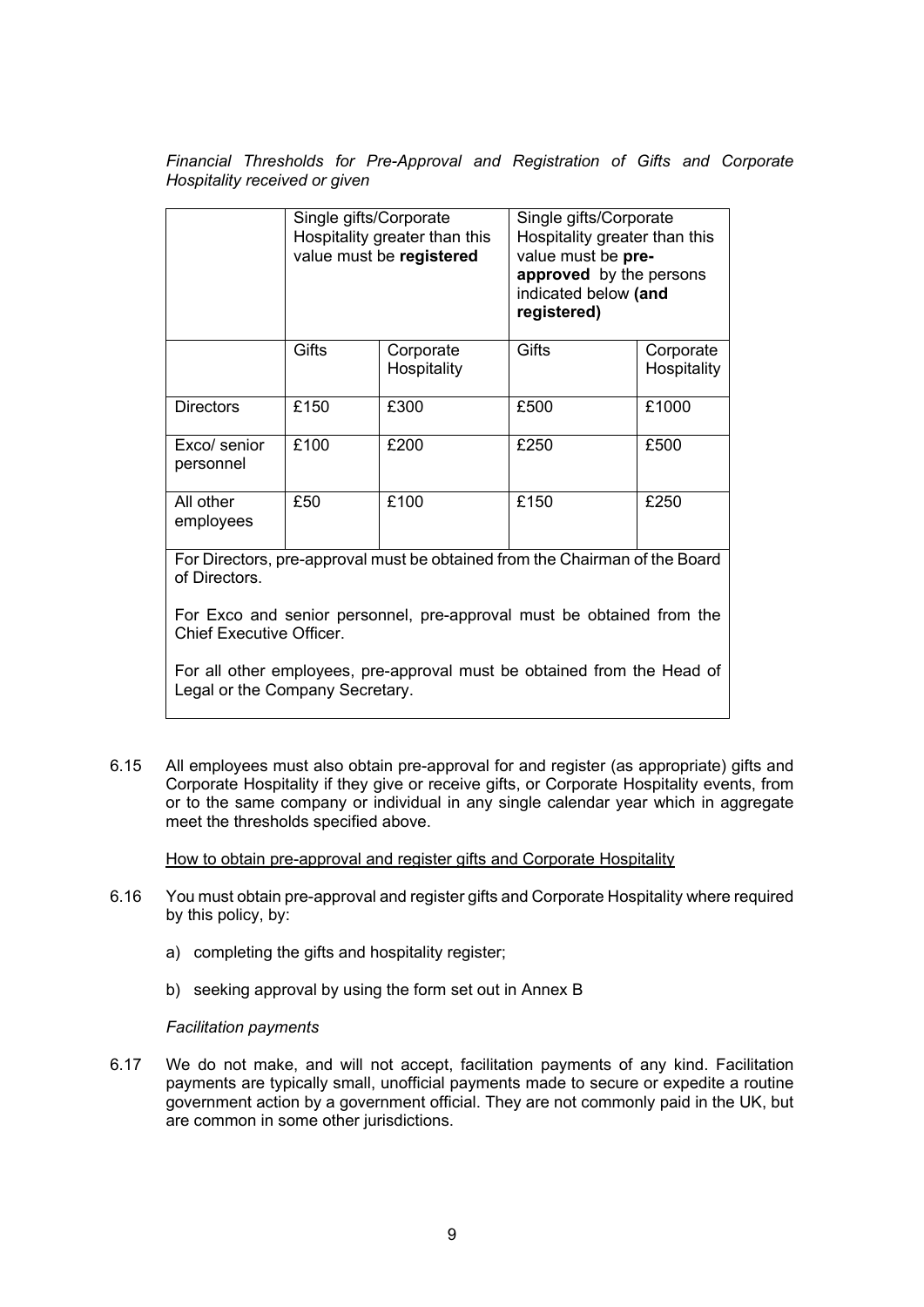## **An example of a facilitation payment would be a payment to a customs officer to speed up the release of goods upon import into a country.**

- 6.18 If you are asked to make a payment on behalf of the Company, you should be mindful of what the payment is for and whether the amount requested is proportionate to the goods or services provided. You should always ask for a receipt. In the event that a facilitation payment is being extorted, or if you are forced to pay under duress or faced with potential safety issues or harm, such a payment may be made. If you are ever placed in such a situation, you must contact the Head of Legal or the Company Secretary as soon as possible and you must record the payment appropriately within the Company's books and records to reflect the substance of the underlying transaction in accordance with paragraph 5.2 above.
- 6.19 If you are unsure whether certain payments which resemble the definition of facilitation payments are permissible, please contact the Head of Legal or the Company Secretary.

## **7. Political Activity**

- 7.1 Although we recognise your rights to participate as individuals in the political process and do not seek to restrict you acting purely in your capacity as an individual citizen from participating in the democratic political process, we will not participate in party political activity and will not make political contributions, whether in cash or in kind.
- 7.2 This prohibition on political payments applies not just to political parties and organisations, but also to incumbents and candidates. However, the prohibition does not stop the Company from engaging in policy debate on subjects of legitimate concern to our business through industry associations or consulting firms.
- 7.3 You must not use Company time, property or equipment to carry out or support your personal political activities.
- 7.4 You must always make clear that your views and actions are your own and not those of the Company.

## **8. How to raise a concern**

- 8.1 As individuals who work on behalf of the Company, we all have a responsibility to help detect, prevent and report instances not only of bribery, but also of any other suspicious activity or wrongdoing. The Company is absolutely committed to ensuring that all of us have a safe, reliable, and confidential way of reporting any suspicious activity. We want each and every one to know how they can "speak up".
- 8.2 **If you have a concern regarding a suspected instance of bribery or corruption, please speak up – your information and assistance can only help.** The sooner you act, the better for you and for the Company. To help, we have created multiple channels to allow you to do this. It is important that you tell the Head of Legal or the Company Secretary as soon as possible if you are offered a bribe by a third party, are asked to make one, witness anyone making or receiving a bribe while performing services for the Company, suspect that bribery may happen in the future, or believe that you are a victim of another form of unlawful activity.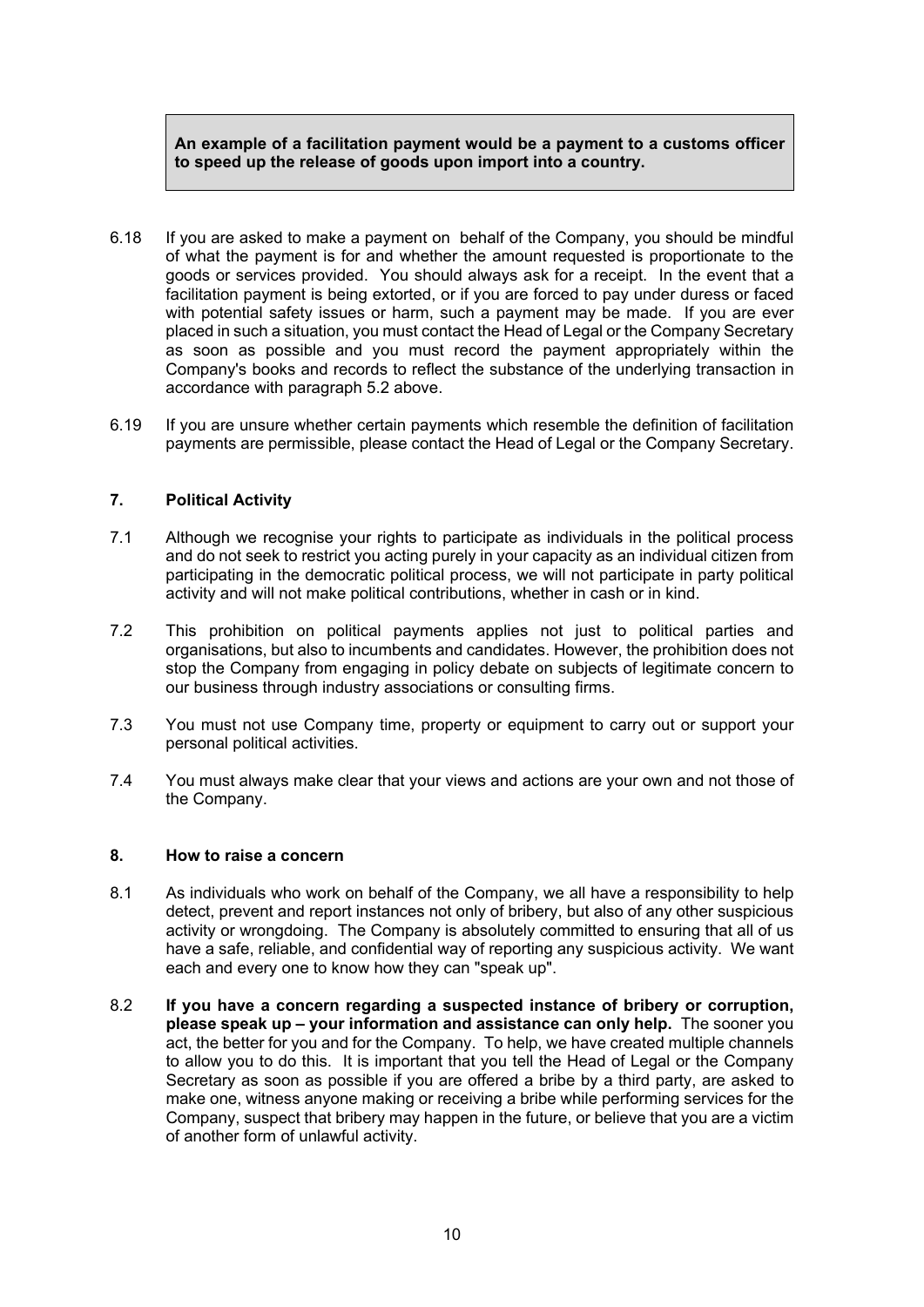- 8.3 If you are unsure whether a particular act constitutes bribery or corruption, or if you have any other queries, these should be raised with the Head of Legal or the Company Secretary.
- 8.4 If you are concerned that a corrupt act of some kind is being considered or carried out either within the Company, by any of our third-parties or by any of our competitors – you must report by contacting the Head of Legal or the Company Secretary or using the anonymous speak-up service. If you want to speak up anonymously you should do so by adopting the procedure set out in the Company's Whistleblowing Policy.
- 8.5 In the event that an incident of bribery, corruption, or wrongdoing is reported, action will be taken as soon as possible to evaluate the situation.
- 8.6 If you have any questions in relation to this policy, please contact the Head of Legal or the Company Secretary.

## **9. Money laundering**

- 9.1 Money laundering is changing or concealing criminal proceeds to make them appear to have come from a legitimate source.
- 9.2 Although anti-money laundering laws differ around the world, common money laundering offences which would apply to the Company include:
	- acquiring, using or possessing proceeds of crime;
	- concealing or disguising proceeds of crime; and
	- being involved in the facilitation, acquisition, retention, use or control of proceeds of crime.
- 9.3 The relevant legislation in the United Kingdom is the Proceeds of Crime Act 2002.

**"Proceeds of crime" are money or assets gained by criminals during the course of their criminal activity.** 

- 9.4 You must never become involved in money laundering or deal with criminals. In order to limit the risks to you and the Company you should:
	- know with whom you are doing business by exercising due diligence; and
	- report suspicious activity immediately to the Head of Legal or the Company Secretary (and, following such a report, do not inform any other person, including a potential counterparty). The Head of Legal or the Company Secretary will consider whether an appropriate report should be made to the relevant authority.

## *Due diligence*

9.5 You should conduct basic due diligence on all counterparties. It may also be necessary to conduct enhanced due diligence. For guidance on due diligence refer to the box titled "What is appropriate due diligence?" on page 6 above.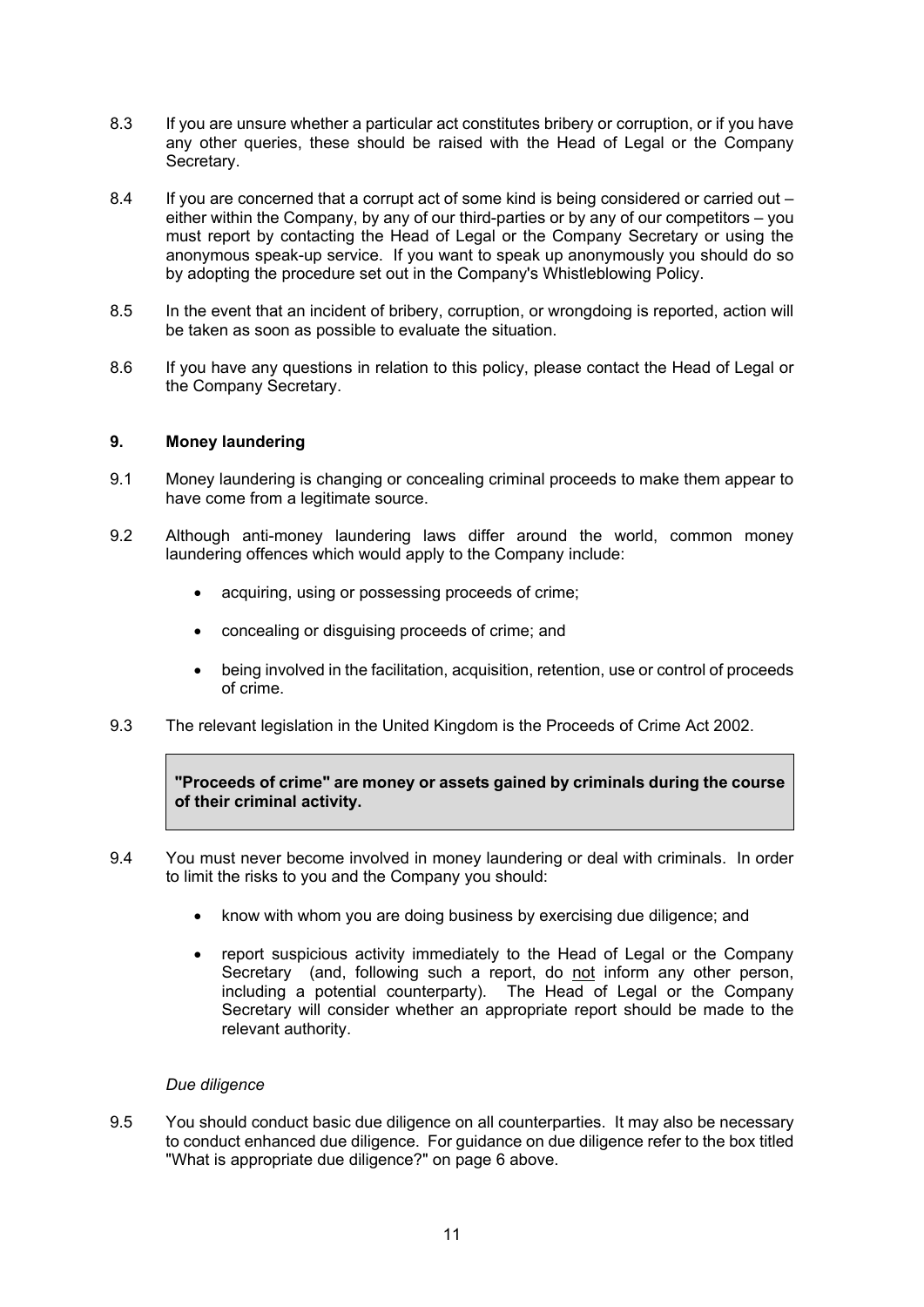**What risks should I be aware of?**

**Higher risk counterparties include persons who:** 

- **Do not understand the industry or do not have a place of business or equipment or finances necessary and appropriate for such engagement.**
- **Propose a transaction that makes no sense, or that is excessive, given the circumstances, in amount, or quality, or potential profit.**
- **Use banks that do not regularly provide services in such areas, and are not associated in any way with the location of the counterparty and the products.**
- **Make frequent and unexplained changes in bank accounts.**
- **Involve third parties in transactions, either as payers or recipients of payment or product, without apparent legitimate business purpose.**
- **Will not identify beneficial owners or controlling interests, where this would be commercially expected.**
- **Conduct business through accountants, lawyers, or intermediaries.**
- **Use money service businesses or other non-bank financial institutions for no apparent legitimate business purpose.**
- **Are based in or conduct business in jurisdictions with known high levels of corruption, organised crime, drug production/distribution or terrorism.**
- **Have complex ownership structures with the potential to conceal beneficiaries.**

**Higher risk transactions are those that are or involve:**

- **Complex or unusually large transactions.**
- **Have no apparent economic or visible lawful purpose.**
- **Not in keeping with the customer's known activities and or where there is a sudden increase in business from an existing customer.**
- **Peaks of activity at particular locations or at particular times.**
- **Large cash transactions.**
- **Occasional or one-off transactions as opposed to business relationships.**
- **Money sent to or received from areas known to have high levels of criminality or terrorist activity.**
- **Unnecessarily complicated or designed to obscure its true purpose (e.g. using structures behind which a money launderer could hide, such as**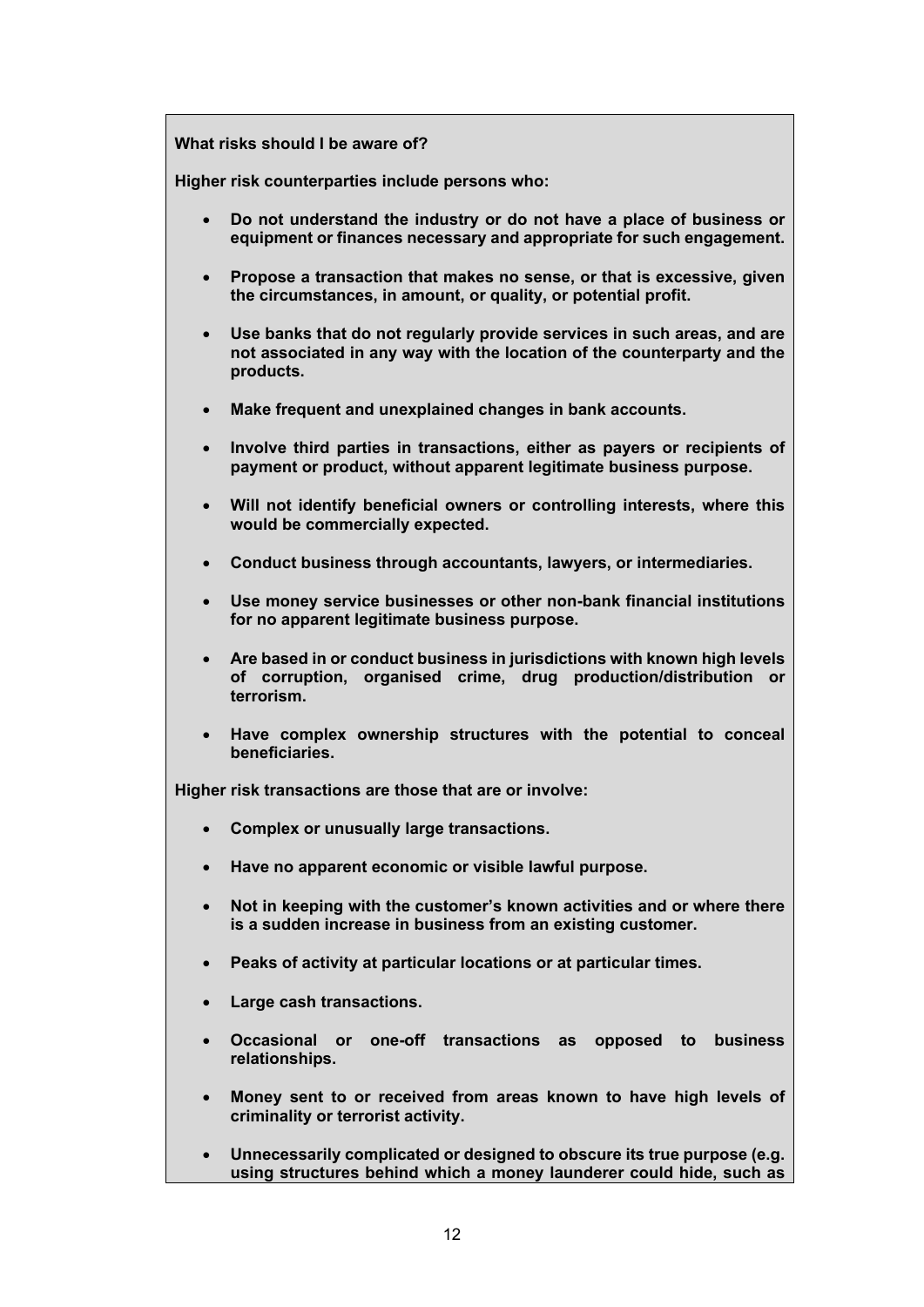| limited companies, offshore trusts, special purpose vehicles and<br>nominee arrangements)                                                                                                                                                       |
|-------------------------------------------------------------------------------------------------------------------------------------------------------------------------------------------------------------------------------------------------|
| Countries where sanctions, embargoes or similar measures have been<br>$\bullet$<br>directed against such country.                                                                                                                               |
| What activities should concern you?                                                                                                                                                                                                             |
| Payments made by someone not a party to the contract.<br>$\bullet$                                                                                                                                                                              |
| Payments by cash or cash equivalents.<br>$\bullet$                                                                                                                                                                                              |
| Payments made in currencies other than that specified in the invoice.<br>$\bullet$                                                                                                                                                              |
| Customers using money from several foreign jurisdictions.<br>$\bullet$                                                                                                                                                                          |
| Payments to or from an account other than the normal account used by<br>$\bullet$<br>the counterparty.                                                                                                                                          |
| Cancellation of orders and requests for refunds in a manner different to<br>$\bullet$<br>the way the order was originally paid (e.g. payment by cash and refund<br>by cheque; payment from one account and refund into a different<br>account). |
| Discrepancies between name of customer, name in whose account<br>$\bullet$<br>money used by customer is held and name of account signatory.                                                                                                     |
| <b>False or inflated invoices.</b><br>$\bullet$                                                                                                                                                                                                 |
| Payment of single invoices or group of invoices by multiple cheques or<br>$\bullet$<br>bank transfers.                                                                                                                                          |

## *Records*

- 9.6 The Company is required to retain all records relating to the performance of due diligence and the other activities that form part of the Company's risk-based framework.
- 9.7 The length of time for which relevant records must be retained will not be less than five years after the termination of the relationship with a counterparty.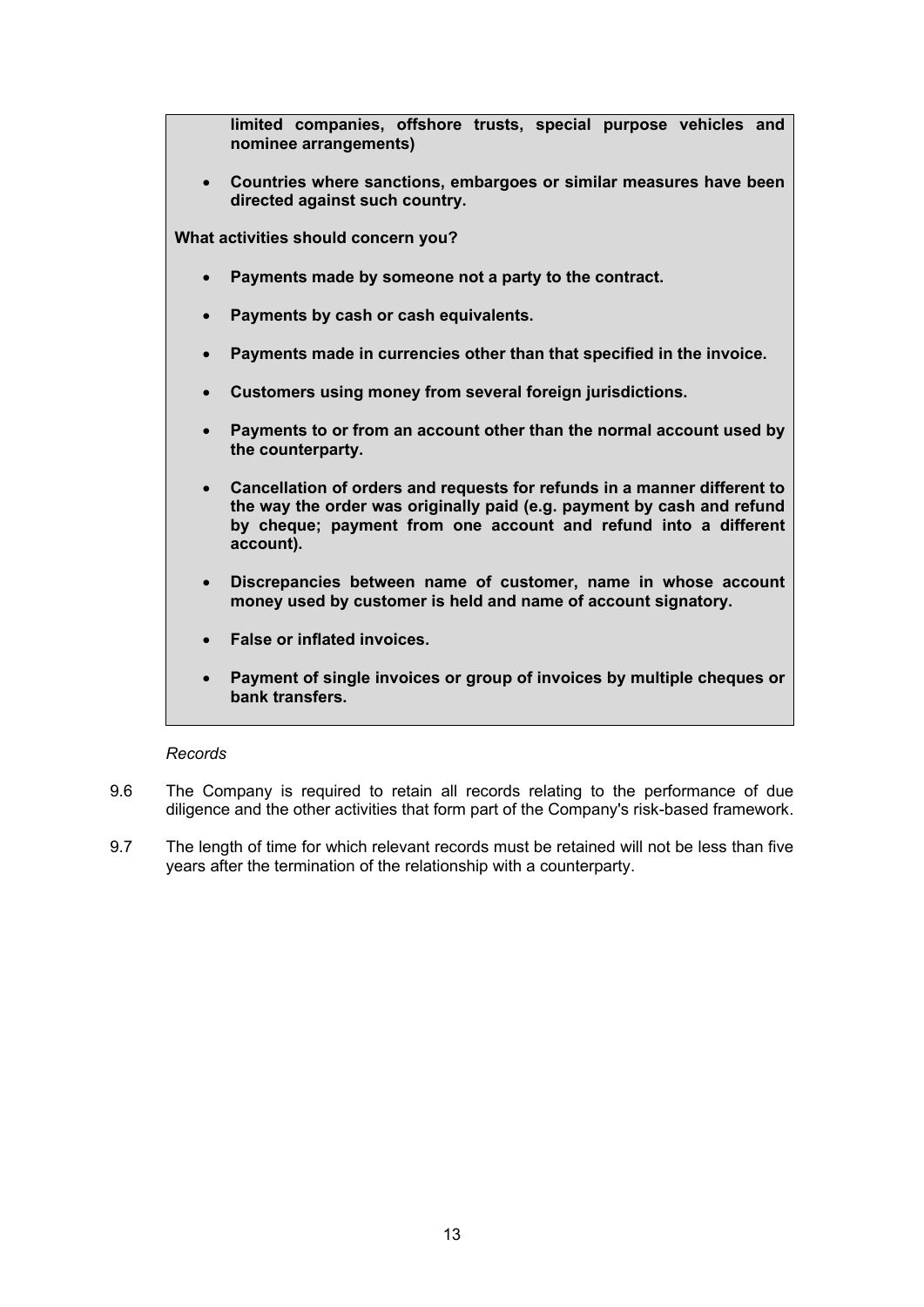#### **SCHEDULE**

#### **Potential risk scenarios: "red flags"**

The following is a list of possible red flags that may arise during the course of you working for the Company and which may raise concerns under various anti-bribery and anti-corruption laws. The list is not intended to be exhaustive and is for illustrative purposes only.

If you encounter any of these red flags while working for the Company, you must report them promptly via the channels set out this policy.

- (a) you become aware that a third party engages in, or has been accused of engaging in, improper business practices;
- (b) you learn that a third party has a reputation for paying bribes, or requiring that bribes are paid to them, or has a reputation for having a "special relationship" with foreign government officials;
- (c) a third party insists on receiving a commission or fee payment before committing to sign up to a contract with us, or carrying out a government function or process for us;
- (d) a third party requests payment in cash and/or refuses to sign a formal commission or fee agreement, or to provide an invoice or receipt for a payment made;
- (e) a third party requests that payment is made to a country or geographic location different from where the third party resides or conducts business;
- (f) a third party requests an unexpected additional fee or commission to "facilitate" a service;
- (g) a third party demands lavish entertainment or gifts before commencing or continuing contractual negotiations or provision of services;
- (h) a third party requests that a payment is made to "overlook" potential legal violations;
- (i) a third party requests that you provide employment or some other advantage to a friend or relative;
- (j) you receive an invoice from a third party that appears to be non-standard or customised;
- (k) a third party insists on the use of side letters or refuses to put terms agreed in writing;
- (l) you notice that we have been invoiced for a commission or fee payment that appears large given the service stated to have been provided;
- (m) a third party requests or requires the use of an agent, intermediary, consultant, distributor or supplier that is not typically used by or known to us;
- (n) you are offered an unusually generous gift or offered lavish hospitality by a third party;
- (o) you are invited to provide a facilitation payment to expedite goods through customs; or
- (p) you are invited to provide a community benefit or charitable donation by a third party you are conducting business with.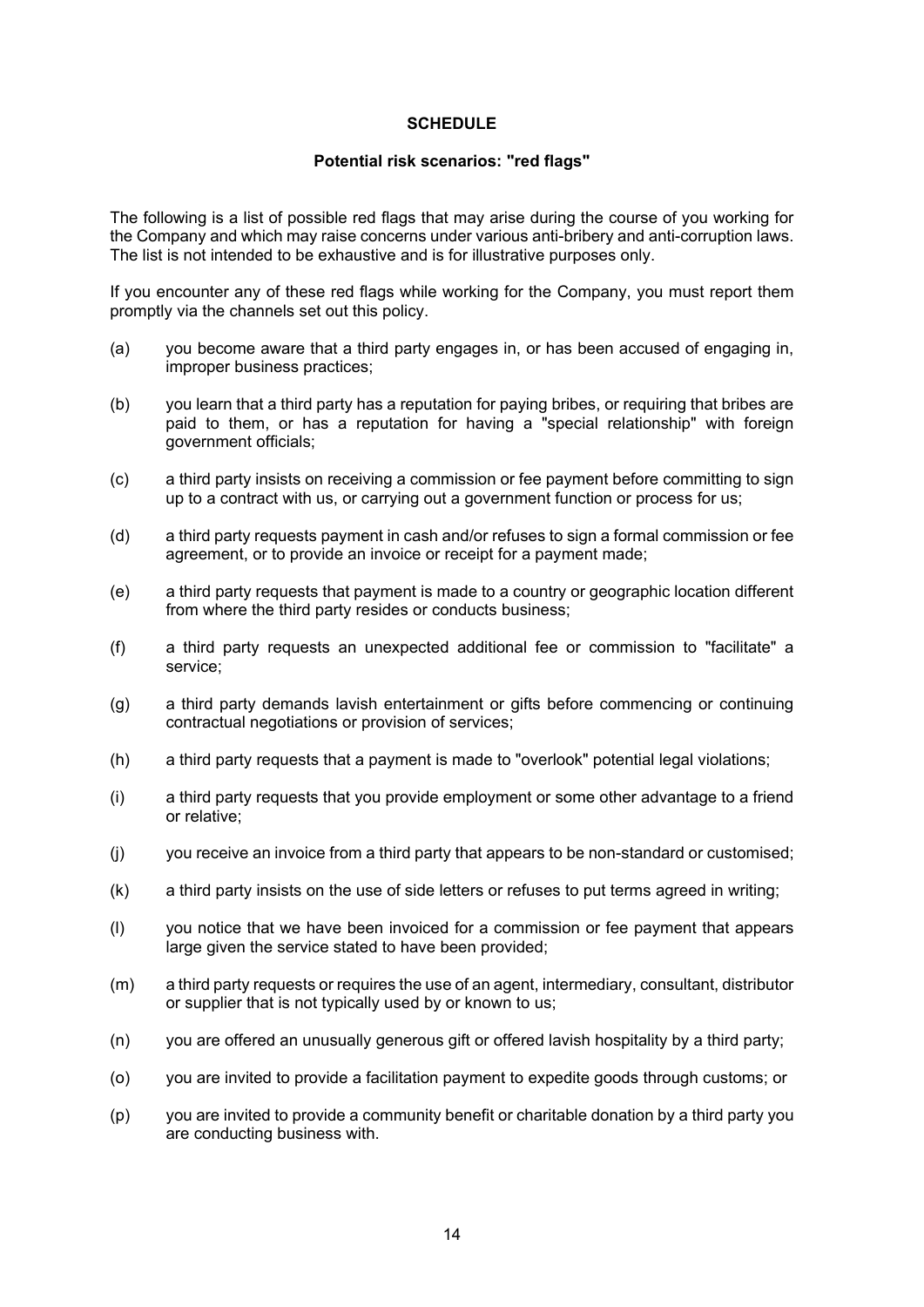## **ANNEX A – Annual Certification**

*Anti-bribery and corruption & money laundering policy compliance certification*

Acknowledgement and Certification Form

INSTRUCTIONS: Please complete the form below and return it to the Head of Legal or the Company Secretary no later than [Day / Month / Year].

1.Name of Individual:  $\blacksquare$ 

2.Department:

4.Job Title:

\_\_\_\_\_\_\_\_\_\_\_\_\_\_\_\_\_\_\_\_\_\_\_\_\_\_\_\_\_\_\_\_\_\_\_\_\_\_\_\_\_\_\_\_\_\_\_\_\_\_\_\_\_

5.Date of First Employment:

I hereby certify that I (a) have received a copy of Anglo Pacific Group's Anti-Bribery and Corruption & Money Laundering Policy ("**ABC/AML Policy**"); (b) have carefully reviewed the contents of the ABC/AML Policy, including all requirements and procedures contained therein; (c) understand the requirements and procedures contained in the ABC/AML Policy; and (d) as of the date below, have complied with all of the ABC/AML Policy's requirements and procedures.

Yes No

(If you checked No, you must attach a separate sheet of paper explaining your answer.)

I have fulfilled all obligations to report potential violations as obliged under the ABC/AML Policy.

Yes No

(If you checked No, you must attach a separate sheet of paper explaining your answer.)

Signed:

Signature: Date:

Name: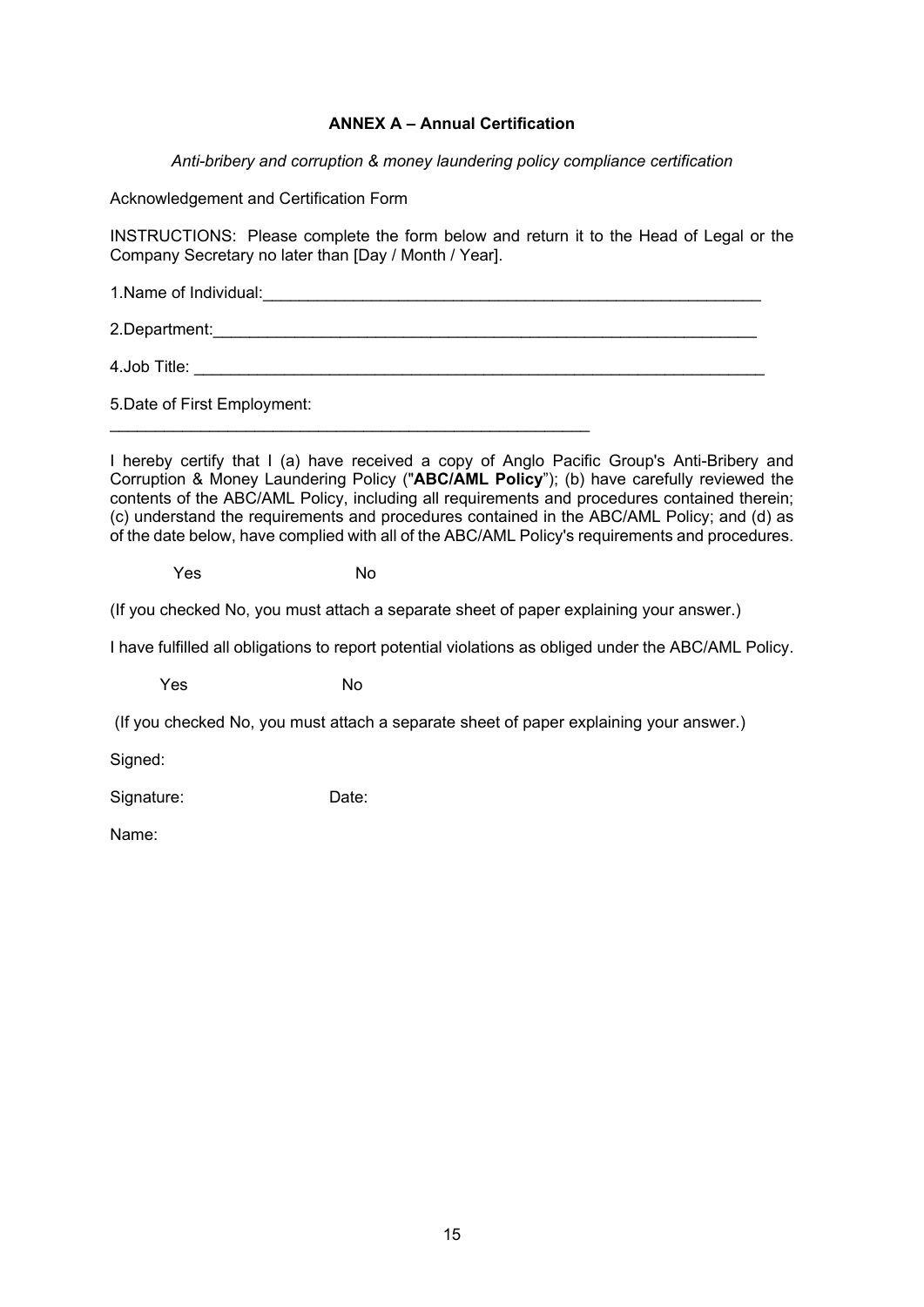# **ANNEX B – Gifts and Corporate Hospitality Pre-approval Form**

## *Pre-Approval form*

| Are you receiving or<br>giving a gift or<br>hospitality?                                                            | I am receiving a gift or hospitality □<br>I am giving a gift or hospitality □ |
|---------------------------------------------------------------------------------------------------------------------|-------------------------------------------------------------------------------|
| Your name                                                                                                           |                                                                               |
| Your Job Title                                                                                                      |                                                                               |
| Third party<br>recipient/donor                                                                                      |                                                                               |
| Description of the<br>gift/hospitality                                                                              |                                                                               |
| <b>Context of business</b><br>relationship                                                                          |                                                                               |
| Business justification for<br>gift/hospitality                                                                      |                                                                               |
| Estimated value of<br>gift/hospitality                                                                              |                                                                               |
| Any other relevant<br>information                                                                                   |                                                                               |
| I am satisfied that the<br>gift/hospitality is<br>consistent with the<br>Company's bribery and<br>corruption policy |                                                                               |
| Signed                                                                                                              |                                                                               |

| Pre-approving |  |  |
|---------------|--|--|
|               |  |  |
| employee name |  |  |
|               |  |  |
|               |  |  |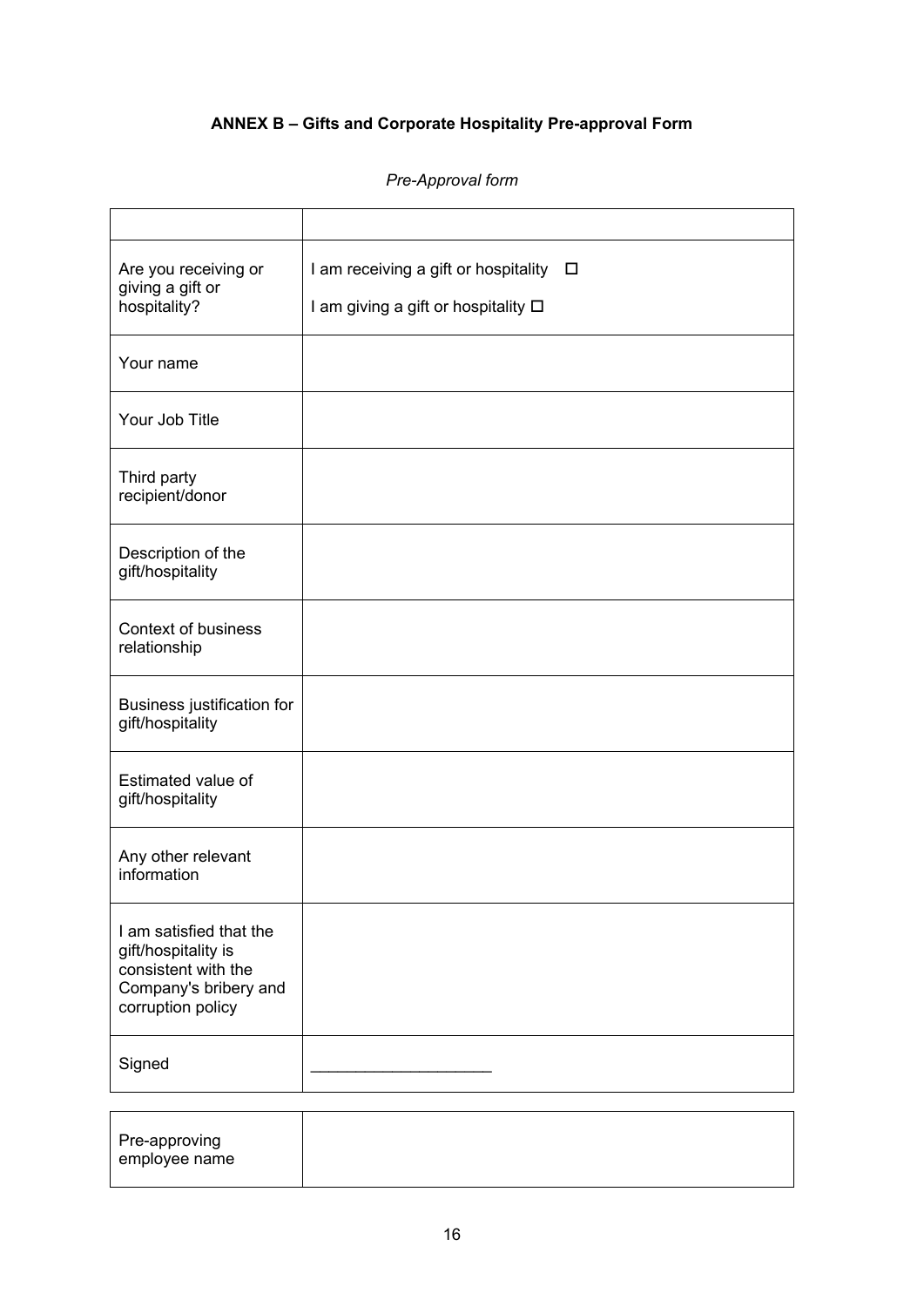| Approval given | Yes □                                                        |
|----------------|--------------------------------------------------------------|
|                | No $\square$                                                 |
|                | (If no approval is received, then pre-approval is not given) |